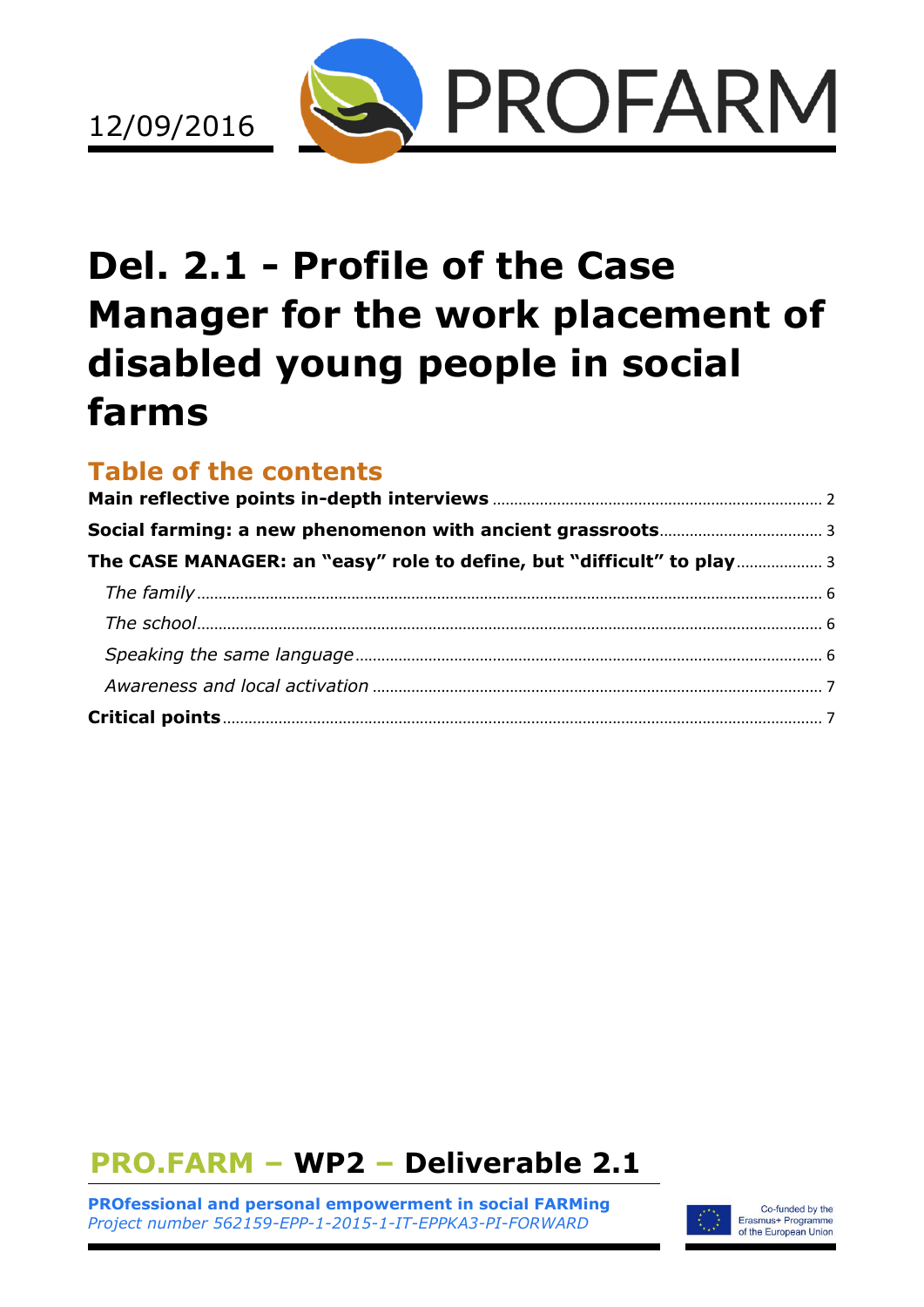PROFARM Del. 2.1 - Profile of the Case Manager... - Pag.02

#### <span id="page-1-0"></span>**Main reflective points in-depth interviews**

The aim of this report is to bring into light some of the main results deduced from the in-depth interviews that were taken in The Netherlands, Germany and Italy. Specifically, particular focus will be put on one aspect: the Case Manager's profile.

The aim of the research is in fact that of creating a new, innovative profile of the Case Manager for the work placement of disabled young people in social farms. New, because as it will be described, however moving from a traditional profile, the one here described has new characteristics and abilities he needs to apply at a different sector, the Social Farming, gathering the abilities and competencies also required in the field of social and health care. Innovative, because it is the result of a process that aims to introduce a disabled young people through a pathway that starts within the schools and builds a bridge directly into the social farming world. This one is however not an ending point: it is, instead, just a first step, not a destination, but a springboard for a smooth introduction of the disabled young people into the labor world and thus the social inclusion.

About 60 privileged testifiers were approached through semi-structured interviews. The interviews were conducted among equally distributed interviewees in the three interested countries. Attached, you will find each of the national reports; readers are invited to have a look at them in order to understand a detailed framework.

As we will underline later, the sectors involved by the PROFARM activities are differentiated, the values involved go beyond national borders. Interlocutors have been chosen taking in account the different interested areas that are affected by PROFARM.

| Socio-economic area                                                                            | <b>Profile of the respondents</b>                                                                                                                                               |
|------------------------------------------------------------------------------------------------|---------------------------------------------------------------------------------------------------------------------------------------------------------------------------------|
| <b>EDUCATION &amp; FAMILIES</b>                                                                | School managers/directors<br>Work-based learning coordinator<br>Special needs expert/activities coordinator<br>Parents of students with special needs<br>Families' associations |
| <b>LOCAL PUBLIC BODIES</b>                                                                     | Regional public authorities<br>Local public authorities                                                                                                                         |
| <b>AGRICULTURAL</b><br><b>COMPANIES &amp; OTHER</b><br><b>RELEVANT</b><br><b>ORGANIZATIONS</b> | Agricultural companies<br><b>Business associations/Trade Unions</b><br>Companies' tutors for VET<br>National/local forums and networks of SF<br>Social and educational farms    |
| <b>HEALTH &amp; SOCIAL CARE</b>                                                                | Local Health Authorities (managers/coordinators)<br>Psychologists<br>Social cooperatives<br>Social workers                                                                      |

Even though the interview was focused on the profile of the Case Manager, other aspects of Social Farming were also inquired, as the general framework of Social Farming and correlated opportunities and challenges, useful good practices for the PROFARM project and former experiences. In each of the reports you will find links that lead to more detailed information on the experiences (SO Far and MAIE project for example).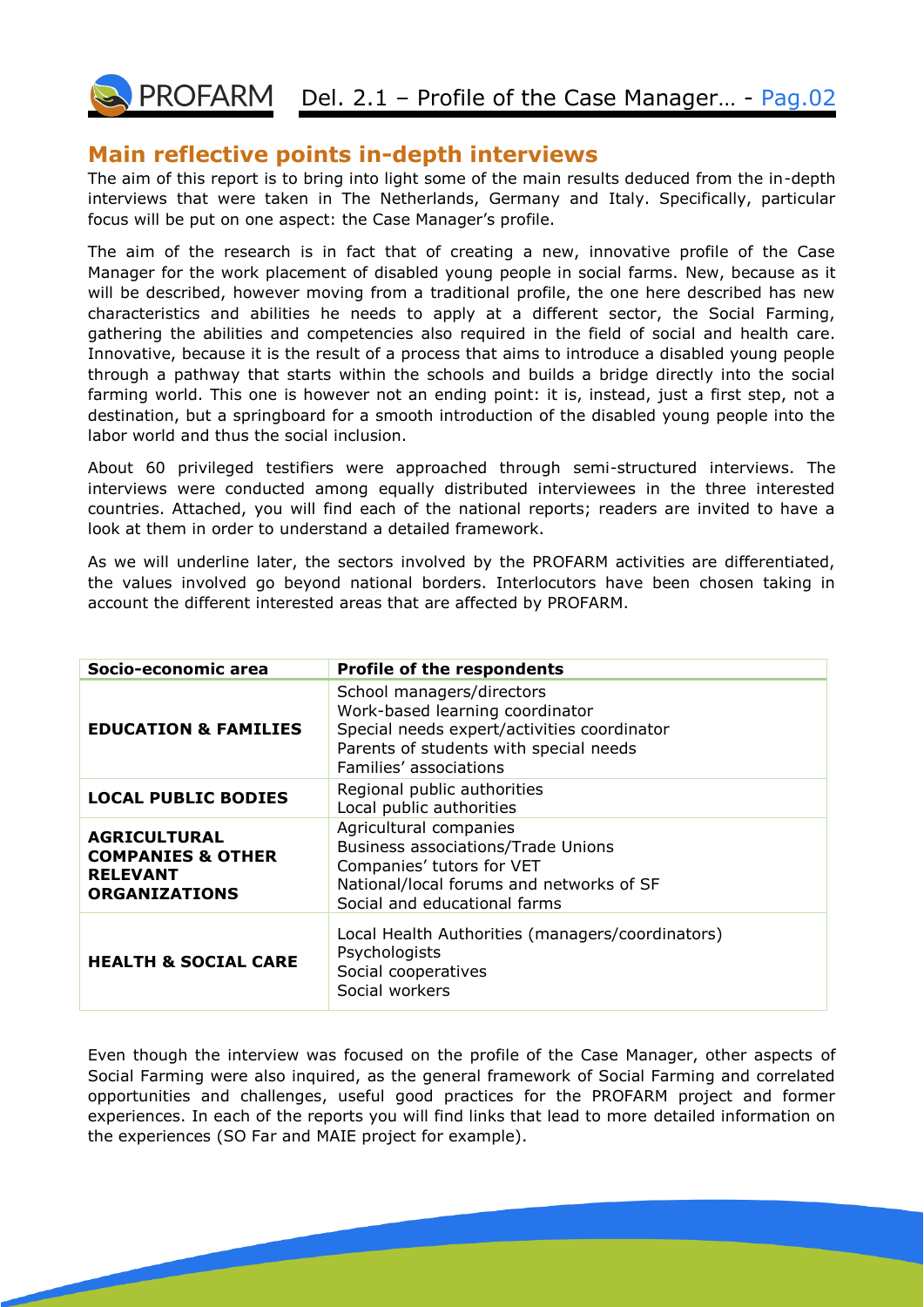

#### <span id="page-2-0"></span>**Social farming: a new phenomenon with ancient grassroots**

Rural societies in Europe have always developed experiences aimed at promoting different practices and types of solidarity, welfare and social inclusion. We could say that the social sensitiveness is part of the agricultural DNA.

European countries are facing different steps of evolution in this field, mostly influenced by their different historic paths but also by the decisions of the policymakers involved and relative political priorities.

Lately, European grants are putting attention on SF and single countries are taking the initiative as well, also for what concerns the elaboration of a normative framework. The discussion around the latter topic is intense, because the normative framework may actually influence the actors already involved, or make it impossible for some new types of actors to enter the field.

Even though different, according to experiences, all the SF practices have some values in common: the mixture between social inclusion and agriculture, which results in welfare, healthcare, education, training and employability activities. These activities are particularly aimed at those groups of people who may incur into social exclusion.

In this complex and articulated situation, agriculture is thus using its productive elements to develop services for the citizens: nursery, educational farms, green tourism, employment for disadvantaged people.

What is clear is that a picture drawing the agriculture as a recognized actor with the potentiality to answer to the needs of local communities is emerging. Many of these experiences developed independently, which makes it difficult to frame the phenomenon in numerical data.

SF represents also a new opportunity for the farmers to carry on alternative services, improving and enlarging the aim of their activities and their role in the society.

### <span id="page-2-1"></span>**The CASE MANAGER: an "easy" role to define, but "difficult" to play**

First of all, let us be clear on the title: the role is difficult to play because of its importance in the PROFARM project.

Actually, that of the Case Manager is not a new profile. It affirmed itself in the healthcare sector, as a model for the management of the heeling process of a patient, with the goal of assuring the most adequate cures and improve the quality of the service. It is an innovative way of assuring social and health care in order to tackle complex situations with a multileveled approach. The values at the bottom of this new profile move from a global vision of the person, a personalization of the projects and pathways, a working network and an improving process based on empowerment.

The Case Manager analyses the need, manages, applies, coordinates, monitors and evaluates the planned route. It is not firmly necessarily he/she does this all himself. It is a middle-high professional level able to operate in an ample variety of contexts and with a high level of responsibility.

For sure, he/she is the "director of the intervention", thinking of and putting in place an operative network (natural and informal) which collaborates with all the involved subjects in the construction of a personalized project aimed at the beneficiary.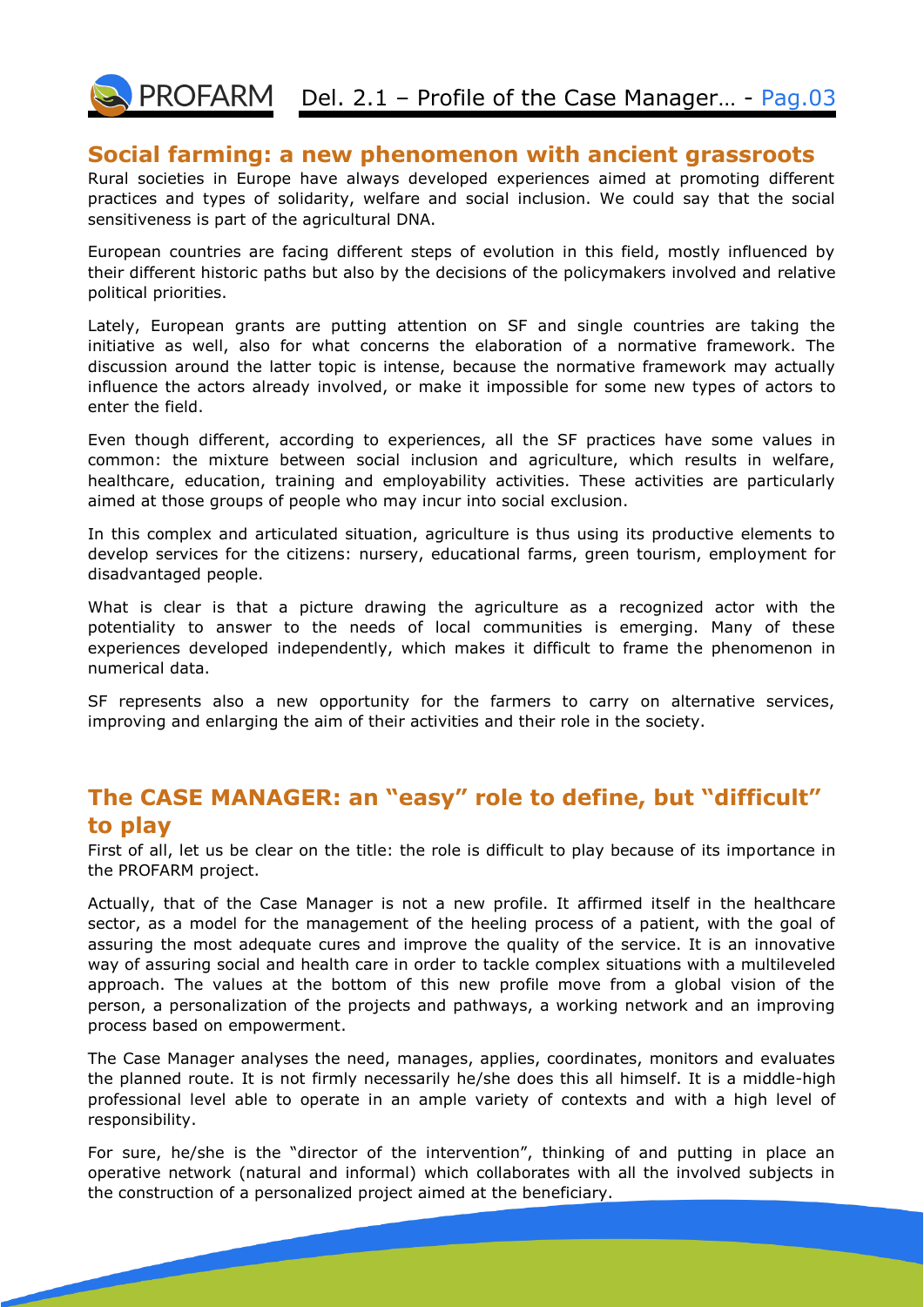

# PROFARM Del. 2.1 - Profile of the Case Manager... - Pag.04

He/she is able as well to coordinate the different approaches among the services network, between the different institutions and operators, to accompany the beneficiary in his path and to monitor and evaluate the results. It is about building and keep alive a network of acquaintances, of people and institutions. He is responsible of the case and guarantor of the person, activator and maintainer of the network.

He/she knows who to call for any particular approach, and he/she knows who is doing what. He/she is definitely the main actor and responsible of the intervention program. For these reasons, he is a professional profile with the adequate skills and competences necessarily to take decisions and coordinate the work of others, since he cannot do everything himself, but keeping the big picture of the intervention clear in his mind.

He/she concentrates in himself/herself different traditional profiles, such as those working in the field of training and education, labor and health and social care.

To sum up, he/she plays a role that acts as a bridge between different interventions, activated by different operators, but all aimed at the same path leading to the same result.

From the interviews, different interesting definitions of this role emerged: "a compass" that, starting from the beneficiary, puts everyone in the same network; "a team leader in touch with the boy"; "a relational guide"; "an open and flexible person, who takes in account the different competencies, coming from different knowledge"; "a binocular" used by the director who says: 'go, help him… I'll watch you'; "a mediator"; "a facilitator".

It is clear he/she plays a crucial role, and not even an easy one. In order to be sure that the intervention will be successful, it is necessarily that the Case Manager is not only a professional out of the team, "he has to live in the team". He/she is not a "superstructure", but a member of the team himself. This is crucial for two reasons:

- $\bullet$  Avoid creating more bureaucratic and hierarchical levels that could result in the slowing down of the working team;
- **C** By living the daily work of the team and of the case he gains the full knowledge and understanding of the needs, the resources and the dynamics involved.

The goal is to put in place different work modalities, able to avoid the traditional hierarchies and labor divisions. It does not mean to erase differences, and surely not responsibilities. The team has to be flexible, with a great capacity of interchanging roles, valorizing the different and complementary competencies.

The Case Manager is not chosen according to hierarchical characteristics, but the leader is the one who has the competencies necessarily to take care of a case in the most appropriate and professional way. He has not to propose a general package of answers, but he has to activate the network in order to elaborate a process. This can happen only if the different roles intervening and not touching each other develop into a team, able to intervene through a multisectoral approach.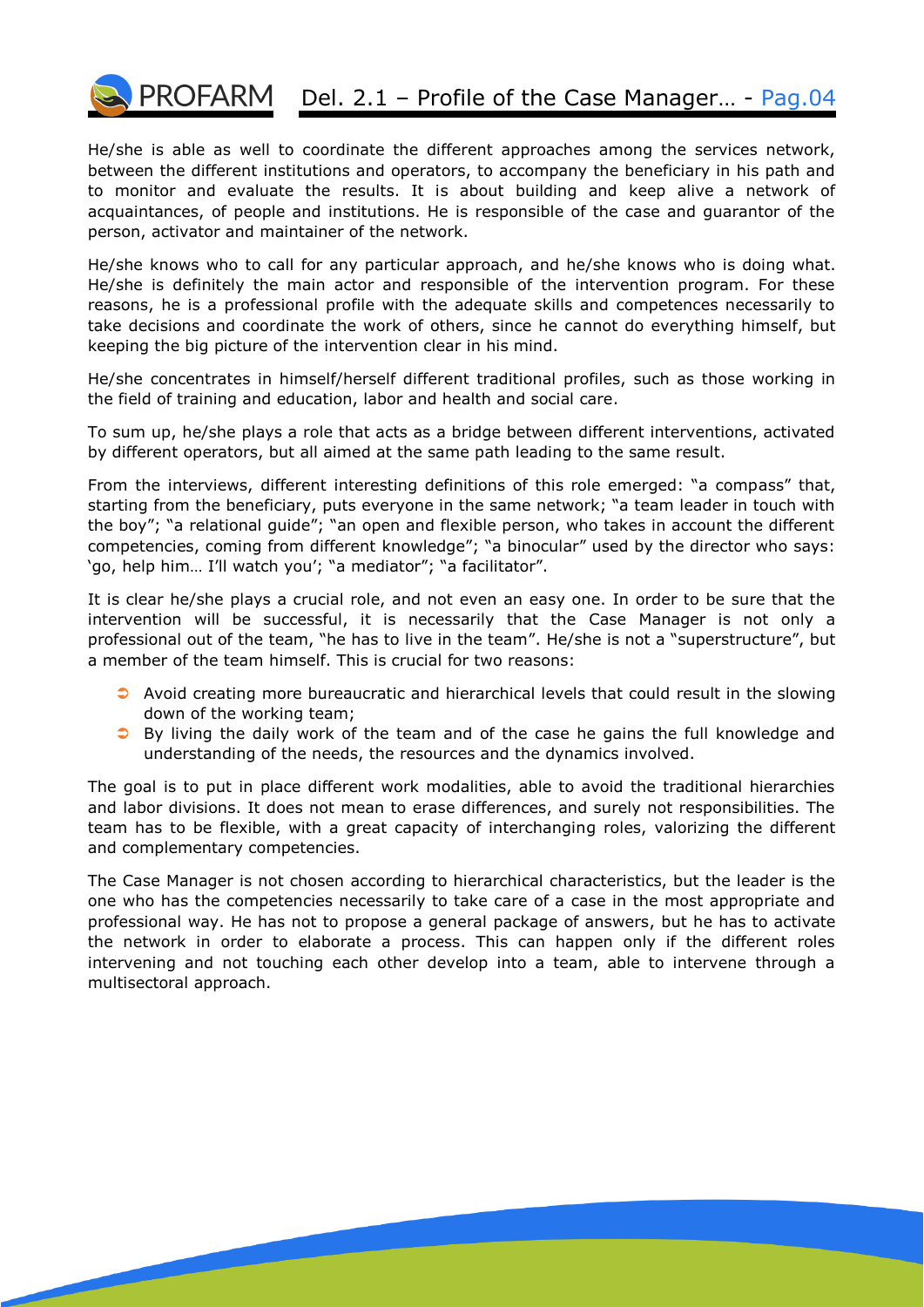

#### **Minimum skills**

- •Being in touch with the person and gathering information
- •Analysing the situation: expectations, needs and potentialities of the person, resources Building a network system of interlocutors and services, selecting the most adapt to answer to the particular needs of the person
- •Coordinate and link the different roles involved
- •Representing the needs of the person
- •Defining objectives of the personalized process for inclusion and development, favoring the active participation of the person
- •Controlling and monitoring the activities
- •Evaluating the whole process

#### **Basic and professionalizing abilities**

- •Principles of Social Farming: actors, types and models, sectors of intervention, thought and language
- •Subjects to involve
- •European, national and regional normative concerning Social Farming
- •Legislation, regulation and organization of welfare
- •"Timing" (of schools and of agriculture)
- •Disabilities (biological, social and cultural characteristics)
- •Different types of routes for different beneficiaries
- •Principles and tools for monitoring and evaluating the programs
- •Tools and actions necessary to obtain grants

#### **Transversal abilties and competences**

- •Finding solutions
- •Being able to listen
- •Being able to negotiate
- •Being able to build relations and manage them
- •Being able to work on the territory
- •Knowing to whom ask what
- •Being able to organize the resources
- •Knowing when to stop!
- •Being able to tackle unexpected obstacles
- •Being able to handle stress
- •Being able to evaluate

We asked our interlocutors to use their imagination, thinking about a possible team and selecting the most professional profile fitting the role of Case Manager.

Even though a difference in the terminology emerged, someone calling the profile as "educator", someone else denying this definition, eventually the agreement was on the essence of this profile. No matter the nature of the professional, what is clear to all the interviewed interlocutors is the context of his approach: not a top-down type of educator, but an equal relation starting from a "person centered approach – individual" (as quoted by the Dutch report). Even though traditional hierarchical barriers are thus to be avoided, because too fixed to catch the complexity of this role, the Case Manager is the core center of the network, and as it is, he has to manage different worlds, being their bridge and putting them in touch themselves.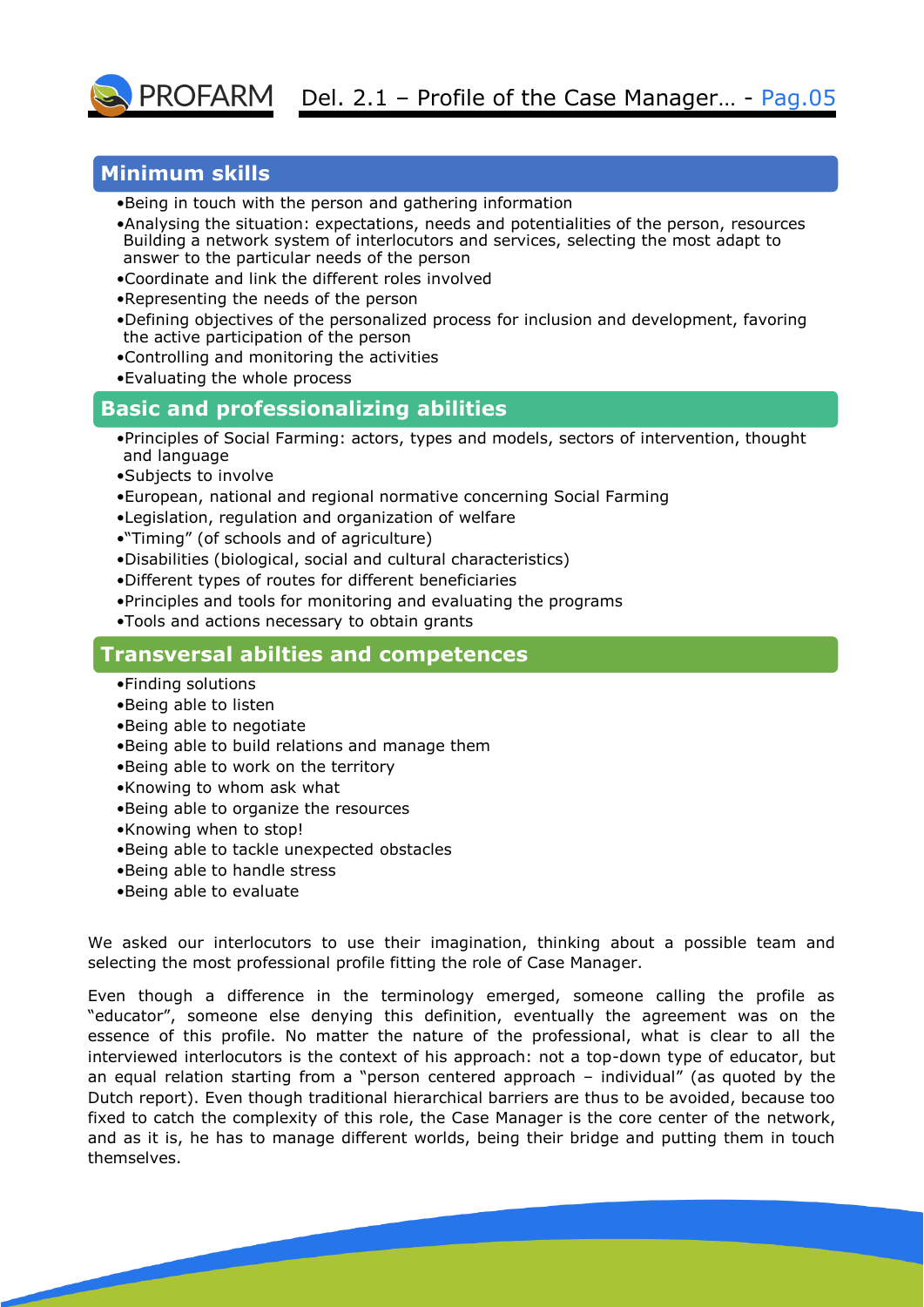

## $\overline{O}$  PROFARM Del. 2.1 – Profile of the Case Manager... - Pag.06

#### <span id="page-5-0"></span>*The family*

Obviously, the family of the boy involved plays a very important role. The family is the first "training agency". In fact, the normative path of the last years suggests a growing involvement in the educative process of families. The family is the place were formal and informal education meet, it is an essential landmark for the right system of school inclusion for the person with disabilities.

The family can help the team to discover and empower the potentialities of the subject, helping to develop an "ad hoc" path. There are no standard pathways. It is true though, that the expectations of the family should be listened to and discussed.

#### <span id="page-5-1"></span>*The school*

Another important "education agency" is certainly the school, which contributes to the physical, psychological and relational wellness of the person. The presence of a person with disabilities requires a reorganization of the system, but  $-$  if correctly faced  $-$  it could also lead to an occasion of general growth and improvement.

Intervention on students, especially if affected with disabilities, must be done by foresee a full involvement of the families, the school system, the social and/or healthcare services, associations. It is a difficult work to be operated in a network in a pathway that involves many institutional and not-institutional bodies operating in the local area.

It is, in fact, a widespread educational responsibility.

#### <span id="page-5-2"></span>*Speaking the same language*

In order to work together, understanding each other is a basic requirement: only through communication can the person benefit from the network, which can only be assured by a positive relational context.

According to the interviews gathered, what is necessary to build this type of communication is: "openness, put each other on the same level, learn to unlearn."

Many of the interviewed interlocutors claimed the necessity for the interdisciplinary team to learn to understand each other and "speak the same language". For what concerns the reciprocal understanding, the necessity of opportunities for confrontation was underlined; while concerning the "language", many of the interviewed referred to the ICF (International Classification of Functioning, Disability and Health).

The ICF classification introduces a universal, global and inclusive approach to explain the well being and functioning of an individual. The innovation of ICF consists in a conceptual "revolution": the neutral value of the concept of disability, freeing it from a reductive characterization that linked it directly to a physical, sensory or intellectual limitation. Disability is not any more defined as a sickness or a disturb, but as a general condition that may result from a complex relation between one's health and the contextual factors in which he lives.

The classification can be a strong tool to enforce and improve the social work of the network, the confrontation within the multidisciplinary team, the collaboration between families and local communities, the school integration, the participation and social inclusion of people with disabilities.